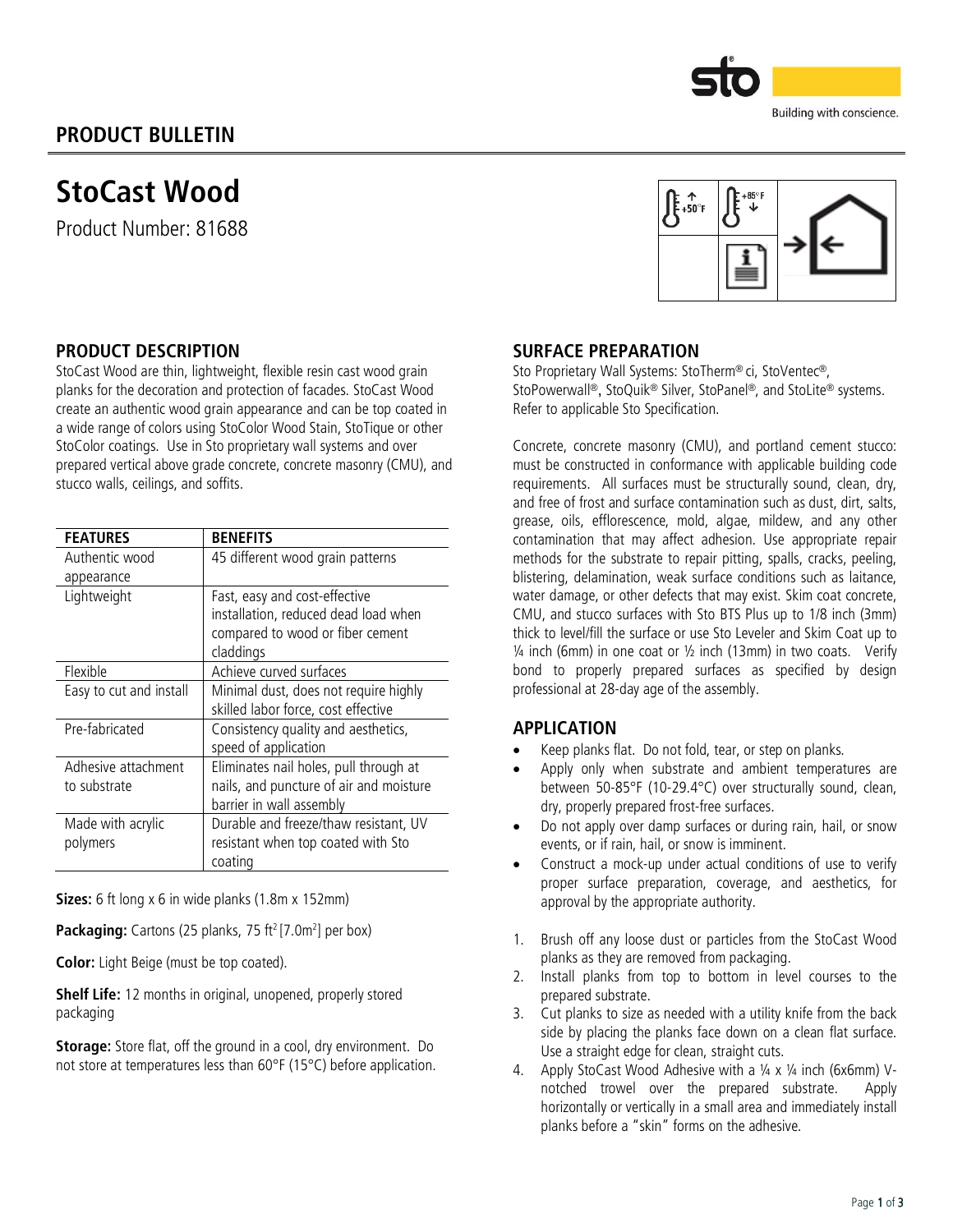# PRODUCT BULLETIN



# StoCast Wood

Product Number: 81688

# APPLICATION (CONTINUED)

- 5. Place planks in the wet adhesive with a small space  $(-\frac{1}{4})$  in [6mm]) between them, then push them together.
- 6. Apply uniform pressure with a rubber roller across the entire surface to fully compress the cast wood planks into the wet adhesive so no voids exist in the adhesive and it squeezes out to the sides.
- 7. When the adhesive slightly hardens ("cakes") along the sides of the planks, remove it with a clean putty knife or plastic spatula, and discard.
- 8. Wipe off any remaining adhesive on the surface of the planks with a damp sponge.
- 9. Corners: install outside corners with a projection on one side of the corner and use a sharp utility knife to cut off the projection after the adhesive dries. Sand any remaining projections or unevenness with fine sandpaper (80-100 grit). Do not use a power sander.
- 10. Joints: for installation with joints between planks, skim coat the entire substrate surface with adhesive and allow to dry. Then install the planks in the normal manner except space joints evenly (up to 3/8 inch [10mm]) in width and tool or brush the adhesive to shape the joints and to remove excess adhesive from planks. Joints MUST be top coated with StoColor coating.
- 11. Allow the adhesive to fully dry before top coating with 2 coats of StoColor Wood Stain, StoTique with Sto Clear Coat Sealer, or other Sto finish coating. Refer to the applicable coating product bulletin for details. Topcoat within 90 days of installation and remove any surface dust, dirt or other contamination before application of coating.

Refer to StoCast Wood Application Guide for more information.

#### **Drving**

StoCast Wood Adhesive dries within 24 hours under normal conditions [70°F (21°C), 50% RH]. Full drying varies depending on temperature/humidity and surface conditions. Hot, dry conditions accelerate drying. Cool, damp conditions retard drying and may require extended periods of protection from rain and freezing. Protect from rain, freezing and continuous high humidity until completely dry.

#### Clean Up (of Adhesive)

Clean tools and equipment with water immediately after use. Dried material can only be removed mechanically.

## LIMITATIONS

- Minimum radius of StoCast Wood planks: 14 inches (356mm)
- Use only when surface and ambient temperatures are between 50-85°F (10-29.4°C) during application and drying period.
- Do not use on horizontal or below grade surfaces or where immersion in water may occur
- Do not use on roofs or roof-like surfaces
- Not for use as lap siding
- Use topcoats with Light Reflectance Value (LRV) greater than or equal to 20 when used over StoTherm ci or StoTherm ci XPS Systems

# LIMITED WARRANTY

This product is subject to a written limited warranty which can be obtained free of charge from Sto Corp.

## HEALTH & SAFETY

Precautionary Statement: Product is a manufactured article – not a fluid or particle. Under normal conditions of use it does not pose a physical hazard or health risk.

FIRST AID MEASURES: Eye Contact: flush with cool water, like any nonhazardous solid

Skin Contact: if skin is irritated from handling product, wash thoroughly with soap and water, and wear protective gloves. Seek medical attention if condition persists.

Inhalation: None expected

Ingestion: Seek medical attention if a considerable amount has been swallowed.

Spills: Not applicable.

Disposal: Dispose of in accordance with local, state or federal regulations. Warning: KEEP PACKAGING CLOSED WHEN NOT IN USE. KEEP OUT OF THE REACH OF CHILDREN. NOT FOR INTERNAL CONSUMPTION. FOR INDUSTRIAL USE ONLY.